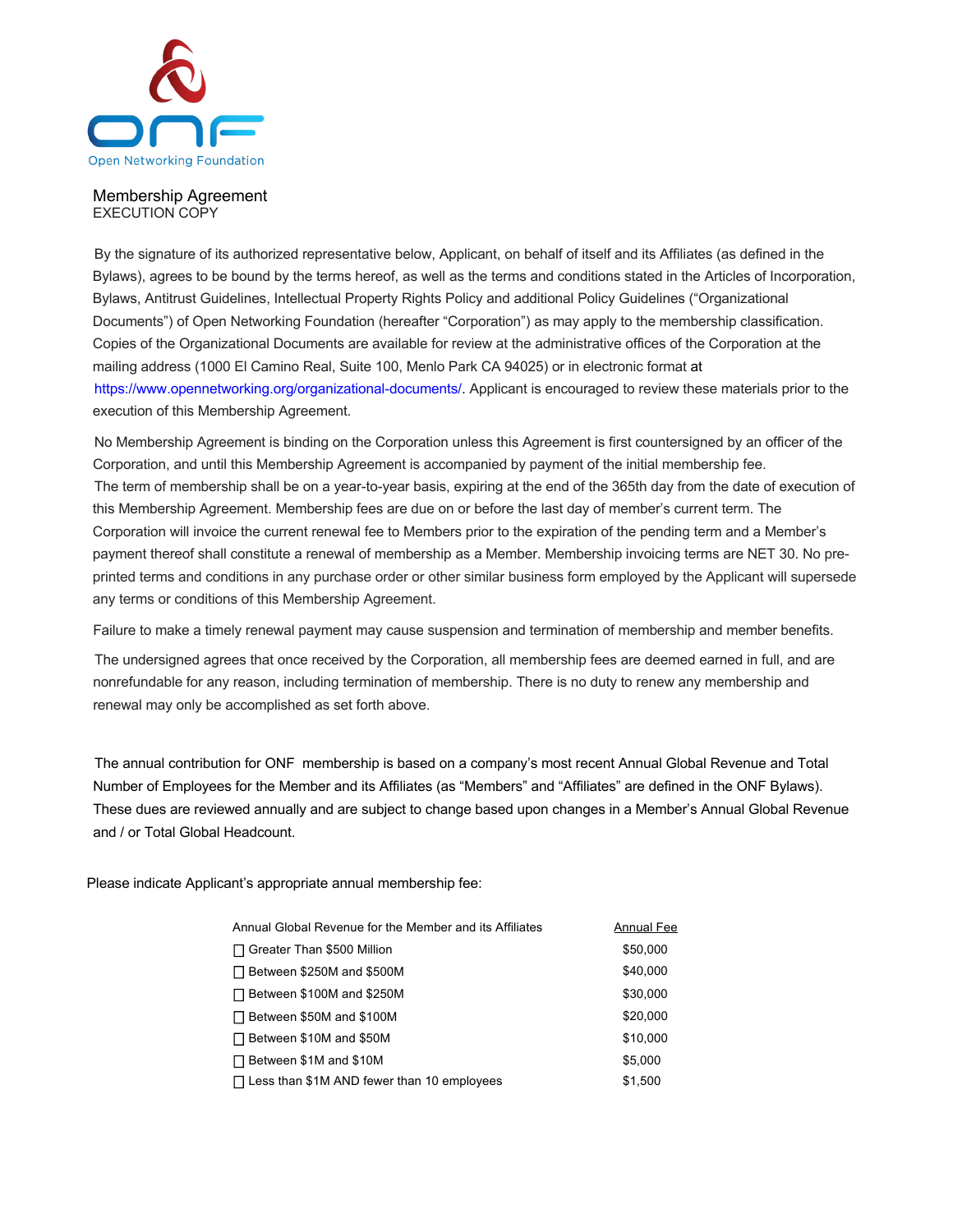

## **Signature Authority**

By signing below, the individual executing this Agreement on behalf of Applicant represents that he or she has all requisite signing authority for and on behalf of the entity seeking membership and that the membership fee will be forthcoming immediately upon receipt of invoice. By signing below, the individual acknowledges that the claim of revenue category is accurate, and agrees that if misrepresented all fees will be reassessed and all backdated fee adjustments will become immediately due and payable.

Contributions, gifts, and dues payments to ONF are not tax deductible as charitable contributions.

| <b>Primary Representative (if different from Signature Authority)</b> |                                                                                                                                                                                                                                     |  |
|-----------------------------------------------------------------------|-------------------------------------------------------------------------------------------------------------------------------------------------------------------------------------------------------------------------------------|--|
|                                                                       |                                                                                                                                                                                                                                     |  |
|                                                                       |                                                                                                                                                                                                                                     |  |
|                                                                       |                                                                                                                                                                                                                                     |  |
| <b>Billing Primary</b>                                                |                                                                                                                                                                                                                                     |  |
|                                                                       | Billing Name <b>Example 2018</b> and 2019 and 2019 and 2019 and 2019 and 2019 and 2019 and 2019 and 2019 and 2019 and 2019 and 2019 and 2019 and 2019 and 2019 and 2019 and 2019 and 2019 and 2019 and 2019 and 2019 and 2019 and 2 |  |
|                                                                       |                                                                                                                                                                                                                                     |  |
|                                                                       |                                                                                                                                                                                                                                     |  |
|                                                                       |                                                                                                                                                                                                                                     |  |
|                                                                       |                                                                                                                                                                                                                                     |  |
| <b>Marketing Contact</b>                                              |                                                                                                                                                                                                                                     |  |
| Marketing Name                                                        |                                                                                                                                                                                                                                     |  |
| Marketing Email                                                       | Marketing Phone Number                                                                                                                                                                                                              |  |